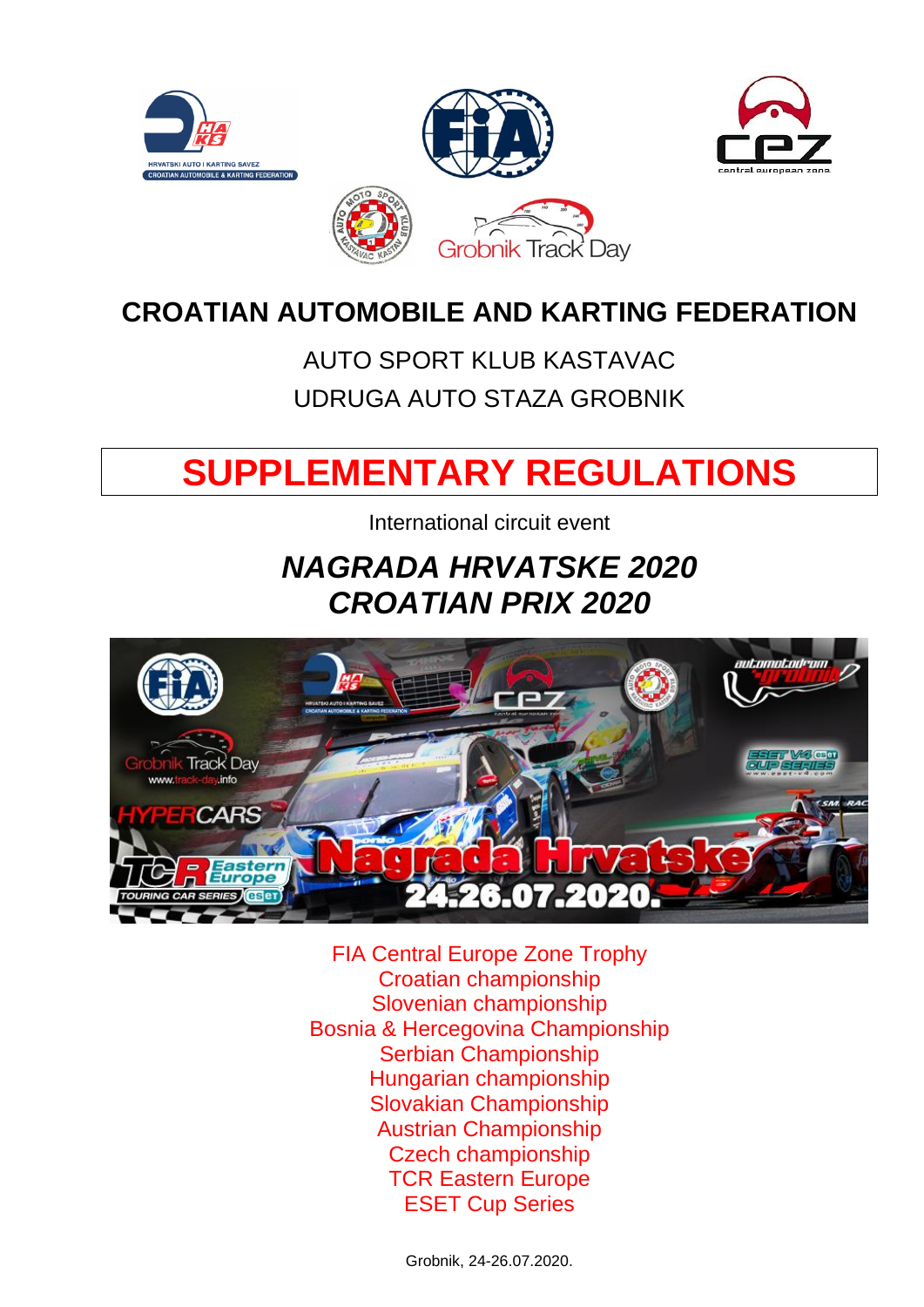## *PROGRAMME OF THE EVENT*

| <b>Friday</b>   | <b>Closing date of entries</b><br>10.07.2020.           |
|-----------------|---------------------------------------------------------|
|                 |                                                         |
| <b>Thursday</b> | 23.07.2020.                                             |
| $19.00 - 22.00$ | First entrance to the track                             |
| <b>Friday</b>   | 24.07.2020.                                             |
| $08.00 - 17.00$ | Private practices (extra fee)                           |
| $13.00 - 19.00$ | Scrutineering and administrative checking               |
| $16.00 - 19.00$ | Obligatory briefing with the drivers in groups          |
| $17.00 - 19.15$ | Official practices                                      |
| 16.00           | 1 <sup>st</sup> meeting of the Stewards                 |
| 16.30           | Posting of the starting list for the Friday practices   |
| 19.30           | Posting of the starting list for the Saturday practices |

| <b>Saturday</b> | 25.07.2020.                                |
|-----------------|--------------------------------------------|
| $8.00 - 11.30$  | Official practices                         |
| 11.25           | 2nd meeting of the Stewards                |
| 11.30           | Posting of the starting list for the races |
| $12.15 - 19.00$ | Races                                      |
| 19.00           | 3rd meeting of the Stewards                |
| <b>Sunday</b>   | 26.07.2020.                                |
| $08.00 - 11.25$ | Official practices                         |
| 11.25           | 4th meeting of the Stewards                |
| 11.30           | Posting of the starting list for the races |
| $12.05 - 19.05$ | Races                                      |
| After all races | 4 <sup>th</sup> meeting of the Stewards    |
|                 | Posting of the final results               |
|                 | Prize-giving ceremony                      |

Detailed schedule of the heats will be posted latest on Thursday 23.07.2020.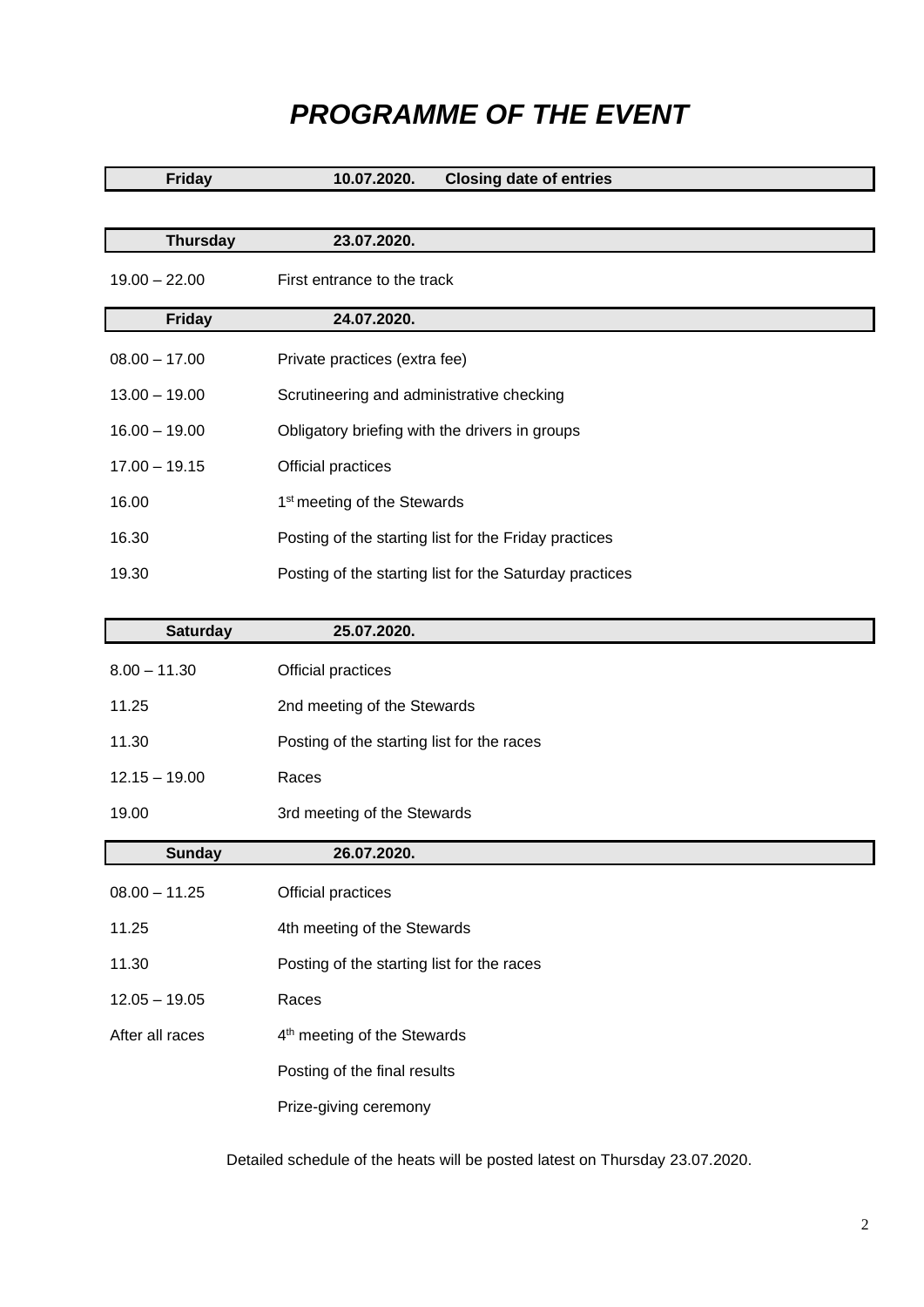#### **Article 1.**

ASK Kastavac from Kastav (Organizer) and Udruga Auto staza Grobnik from Opatija (Coorganizer), is organizing an International circuit car event CROATIAN PRIX 2020. The event will take place on Friday, Saturday and Sunday, 24.- 26.07.2020. on the Automotodrom Grobnik. The same event is registered in International FIA calendar and CAKF calendar of the events.

The event counts towards the 2020 FIA Central European Zone, Croatian Championship, Slovenian Championship, Bosnia and Hercegovina Championship, Serbian Championship Hungarian Championship, Slovakian Championship, Czech Endurance Championship, Austrian Championship, Eset V4 Cup,

#### **Article 2.**

The event will be organized in conformity with the International Sporting Code FIA (ISC) and his additions, the National Sporting Code, the CCKF car racing Regulations A01 Appendix Regulations for Circuit races with the corresponding supplements for the year 2020, Regulations for the Championship of the Republic of Croatia, Regulations for the Championship of the Republic of Slovenia, Regulations for the Championship of the Bosnia and Hercegovina, Regulations for the Championship of the Serbia, Regulations for the Championship of the Republic of Hungary, Regulations for the Championship of the Republic of Slovakia, Regulations for the Championship of the Czech Republic, Regulations for the Regulations for the Championship of the Austria, Eset V4 Cup and this supplementary regulation.

By entering the competition, the participants agree to abide by the above provisions and, under pain of disqualification, to abandon all recourse to arbitrators or courts not provided for in the Code.

#### **Article 3.**

|                                                                                                                                                                                                                                                                                                                                                                                                                                                                                                            | Matej Mostarac<br>David Burburan<br>Bojan Marčić<br>Saša Brusić                                                                                                                                                                                                                   |                                                  |
|------------------------------------------------------------------------------------------------------------------------------------------------------------------------------------------------------------------------------------------------------------------------------------------------------------------------------------------------------------------------------------------------------------------------------------------------------------------------------------------------------------|-----------------------------------------------------------------------------------------------------------------------------------------------------------------------------------------------------------------------------------------------------------------------------------|--------------------------------------------------|
| <b>ORGANISING COMMITTEE</b><br>Chairmans                                                                                                                                                                                                                                                                                                                                                                                                                                                                   | Rajmond Terčić<br>Dean Grbac                                                                                                                                                                                                                                                      |                                                  |
| Members<br><b>STEWARDS of the MEETING</b><br>Chairman<br>CEZ federation member<br>CEZ federation member<br>CEZ federation member<br>CEZ federation member<br>CEZ federation member                                                                                                                                                                                                                                                                                                                         | Goran Saftić<br>Goran Vujisić<br>Drago Božič<br>Tba<br>Tba<br>Tba<br>Tba                                                                                                                                                                                                          | (HR)<br>(SLO)<br>(SK)<br>(CZE)<br>(AUT)<br>(HUN) |
| <b>CCKF OBSERVER</b><br><b>MANAGEMENT OF THE EVENT:</b><br>Clerk ot the Course:<br>Deputy clerk of the course:<br>Chief of the track and pit lane marshals:<br>Secretary<br><b>Chief scrutineer</b><br>Scrutineering assistant:<br>Scrutineering assistant:<br>Scrutineering assistant:<br>Scrutineering assistant:<br>Scrutineering assistant:<br>Administrative checks Manager:<br>Competitors' Relations Officer No1:<br>Park ferme and paddock manager:<br>Chief Timekeeper:<br>Chief medical officer: | Arsen Ulčar<br>Dean Grbac<br>Leo Crvić<br>Leo Crvić<br>Dean Grbac<br>Krešimir Sauerbrunn<br><b>Richard Kral</b><br>Florian Eich<br>Karl Liedel<br>Marijan Horvatović<br>Slavko Peračković<br>Goran Grabar<br>Goran Saftić<br>Dragan Radović<br>Goran Grabar<br>dr Marin Marinović | (HR)                                             |
|                                                                                                                                                                                                                                                                                                                                                                                                                                                                                                            | $A$ rtiolo $A$                                                                                                                                                                                                                                                                    |                                                  |

#### **Article 4.**

#### **EVENT SECRETARIAT**

**HONORARY COMMITTEE**

Until 24.07.2020. ASK KASTAVAC Rubeši 26, 51215 Kastav +385 (0)98 216592 e-mail[: cezgrobnik@gmail.com](mailto:info@track-day.info) From 24.07.2020. AUTOMOTODROM "GROBNIK" Dean Grbac +385 (0)98 216592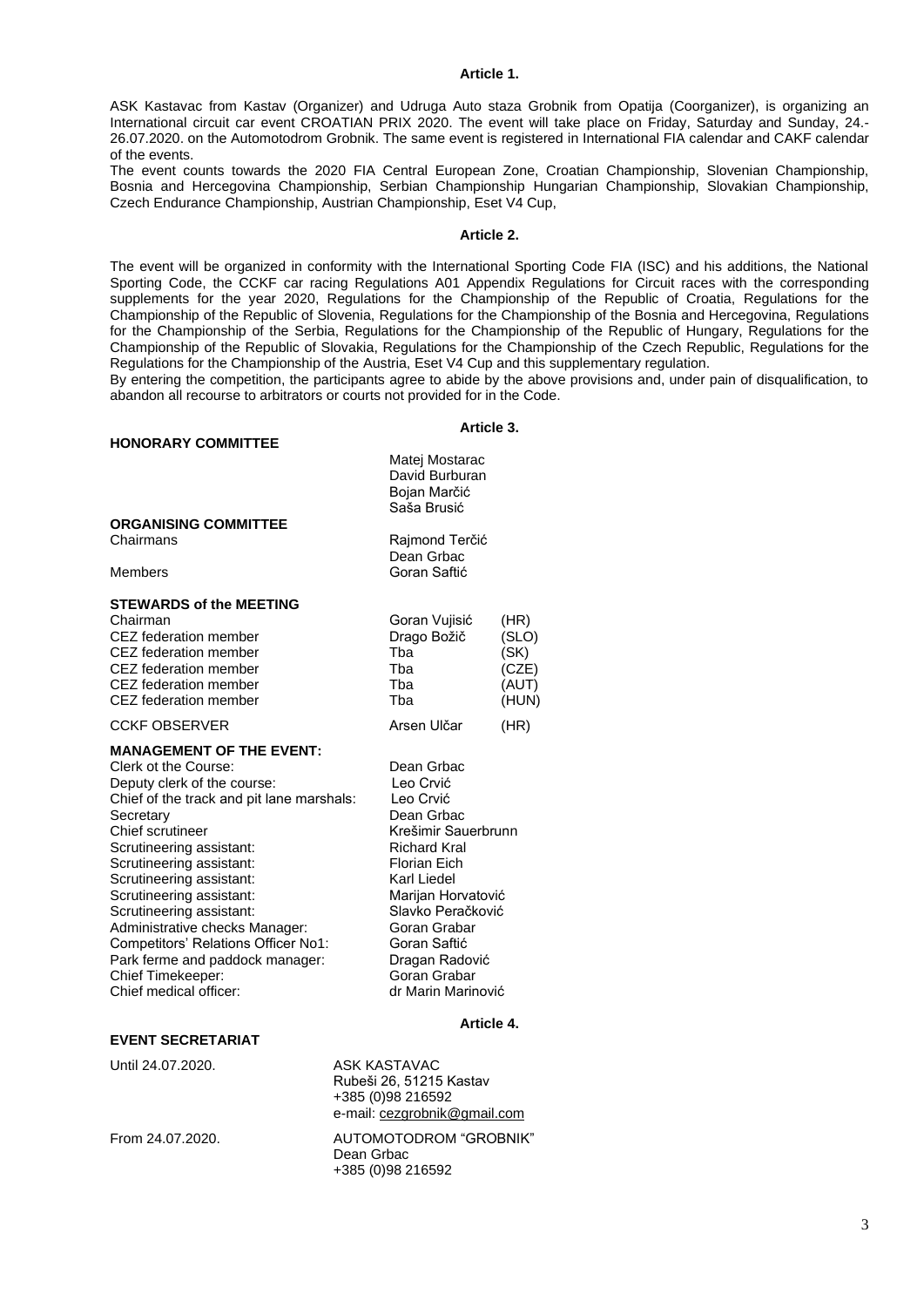#### **OFFICIAL NOTICE BOARD**

Official notice boards will be situated near the office of the event and on the entrance of the park ferme on the automotodrom Grobnik.

#### **TIMEKEEPING**

Timekeeping and result processing ADRIATIC TIMING

**Article 6.**

#### **Article 7.**

### **RATING**

Co Competition will be scored for:

CEZ circuit racing championship CEZ circuit racing endurance championship

During weekend, the races will be scored also for:

- Croatian Championship (CCKF) in accordance with valid national rules and regulations
- Slovenian Championship (AŠ2005) in accordance with valid national rules and regulations
- Hungarian Championship in accordance with valid national rules and regulations
- Slovakian Championship in accordance with valid national rules and regulations
- Austrian Championship in accordance with valid national rules and regulations
- Bosnia and Hercegovina Championship in accordance with valid national rules and regulations
- Serbian Championship in accordance with valid national rules and regulations

Czech Endurance Championship in accordance with valid national rules and regulations

#### Support Series:

- TCR Eastern Europe in accordance with valid international rules and regulations
- ESET CUP SERIES in accordance with valid international rules and regulations

#### **ELIGIBLE CARS**

All vehicles complying with the prescriptions of the FIA Appendix "J", Technical regulations and its appendix for the car racing regulation of CAKF, Technical regulations of Cup, Technical regulations of Slovenian Championship and Technical regulations of Slovakian Championship are eligible to take part, also all vehicles regarding CEZ regulations art.5.1:

**Article 8.**

The Championship is reserved for:

#### **DIVISION 2 Eligible groups:**

- ▪ **Formula 4 cars** 
	- o ➢ according to the Art. 274 of applicable (period specific) FIA App. J with safety equipment according to 2019 App. J;
	- $\circ$  >  $\square$  Minimum weight of the car must not be less than 570kg
	- o **≻**□ For F4 cars maximum high is 950 mm
	- $\circ$  >  $\Box$  minimum age of a driver is 15 years
- ▪ **E2-SS up to 1600 cc** 
	- o ➢ Formula cars, Single Seater Cars according to the Art. 277 of FIA App. J,
	- o ➢ National Formula and "School" Formula according a relevant regulations
	- o > □ Minimum weight of cars E2 -1600 cc is 530 kg (including the driver wearing his full equipment).
- **E2-SS-2000 cc** (Formula Open)

➢ Formula cars according to the Art. 277 of FIA App. J

• All those cars must have a minimum weight of 555 kg (including the driver wearing his full equipment).

- ▪ **Formula Renault 2.0 (FR 2.0) according to the regulations for FR 2.0:** 
	- $\circ \bullet$  FR 2.0 cars must comply with the technical regulations for the year of manufacture in question. Approved regulatory updates are allowed.
	- o Chassis: FR 2.0 from 2000 until 2019
	- $\circ$  Minimum weight of the car must not be less than one specified for a given model by FR 2.0
	- $\circ$   $\bullet$  2000-2009 565 kg
	- $\circ$  2010-2013 585 kg
	- o 2013-2018 585 kg
	- $\circ \bullet$  Technical regulation of the period including the driver and his complete safety equipment.

#### • ▪ **Formula 3 cars:**

- o ≻□□ according to the Art. 275 of applicable (period specific) FIA App. J with safety equipment according to 2019 App. J
	- • Formula 3 cars of 2014, 2015, 2016, 2017 and 2018 correspond with the FIA F3 Regulation.
	- ● All Formula 3 cars from 2002 up to inclusive 2013, must be in accordance with the FIA regulations and correspond to appendix J of FIA ISC article 275 (Formula 3) or art. 277 (Formula free) of the years of construction (models);
	- • Formula 3 cars from Euro Formula Open (Spain) must be in accordance with the regulation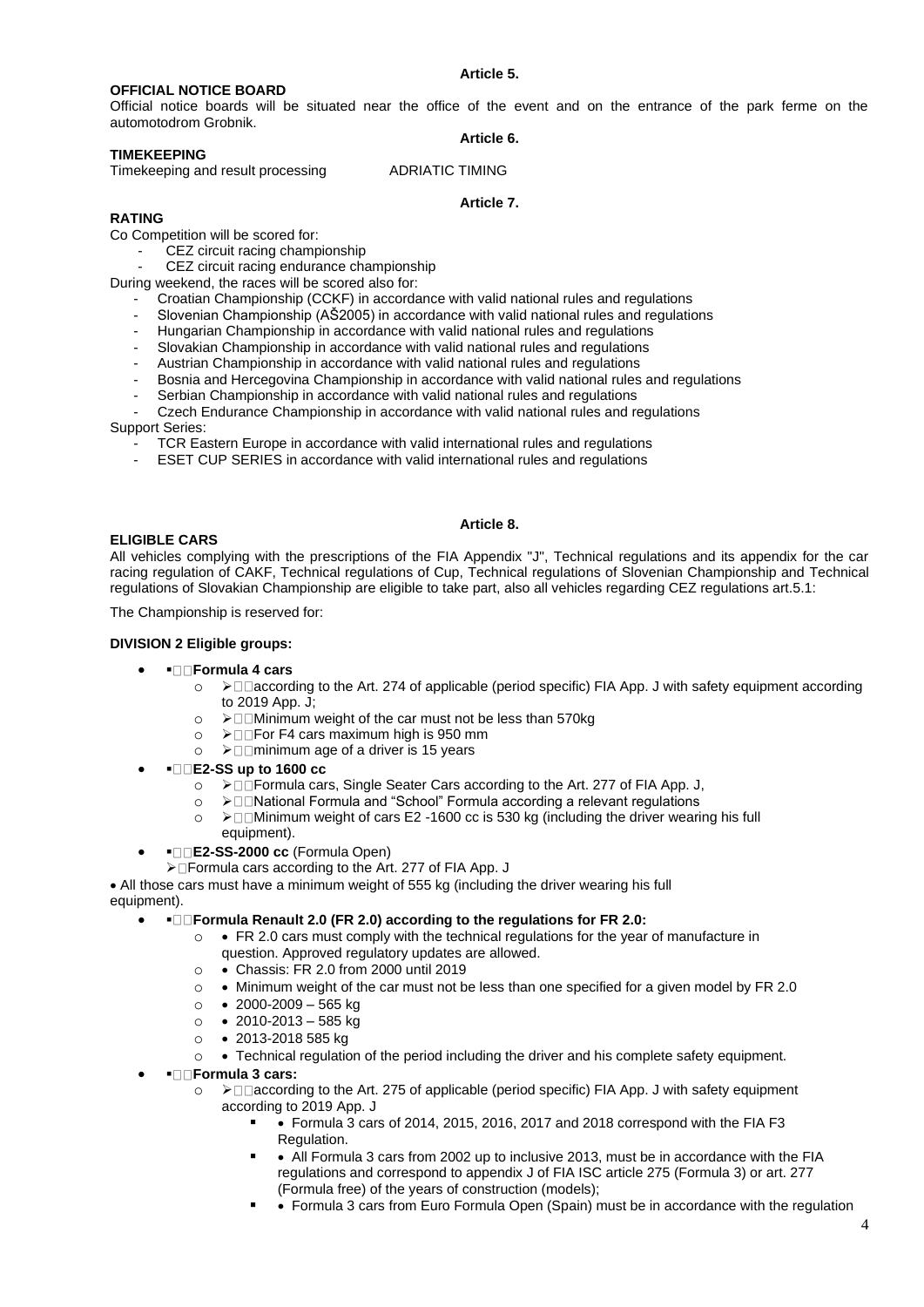for, Euro Formula Open of 2018 (578 kg minimum weight including the driver wearing his full equipment).

- o **>**□□Exceptions:
	- Formula 3 vehicles built until 2011 with driver on board including his personal drivers' equipment is not allowed to be less than 560 kg at any time of the event.
	- • Formula 3 vehicles constructed from 2012 to 2018 with a permissible engine must be in accordance with the FIA weight regulations of 2016 (565 kg minimum weight including the driver wearing his full equipment).
- o ➢ Permissible engines:
	- FIA homologated engines for F3 from 2013 on with 28 mm restrictor are not allowed
	- ● All FIA homologated Formula 3 engines up to incl. 2013 with Air restrictor max 26 mm
	- • Opel OPC with Air restrictor max 27 mm
	- • Fiat FPT Regulations 2012 (F3 Italy) with Air restrictor max 31 mm
	- Toyota engine 3S-GE-SXE10 with the specific configuration for F3 Open 2015 with Air restrictor max 31 mm
- o >□ECU, Motronic and Data recording:
- For F3 cars 2002 up to incl. 2013 is optional.  $\triangleright \Box$  High of the rear wing:

• For F3 cars max high of the rear wing is 930 mm.

#### **DIVISION 4**

**Eligible groups:** 

- **D4TC**
- **D4GT**
- **D4 TWC**

**Eligible cars:** 

- **E1FIA**
- **E1 National**
- **E2SH**
- **GT3**
- **▪□ GTC ▪□ GT4**

#### ▪ **TWC1** ▪ **TWC2** ▪ **TWC3** ▪ **TWC4** ▪ **TWC5**

E1FIA / E1Nat / E2SH up to 1600, 2000 and 3500 ccm, class GT3, class GTC, class GT4 and E1/E1 National+3500 **class**  TWC1, class TWC2, class TWC3,class TWC4,class TWC5

according to E1 regulations, see FIA App. J Art. 277 and BOP compliance according to E1 National regulations and FIA App. J Art. 277 and BOP compliance

according to E2SH regulations, see FIA App. J Art. 277 and BOP compliance, (except for DTM cars)

#### **according to TCR regulation and BOP compliance**

according to GT3 regulations, see FIA App. J Art. 257, and applicable homologation form and BOP compliance with data recorder

according to applicable GTC regulations and BOP compliance

according to applicable GT4 regulations and ASN homologation form

Renault Clio Cup IV cars according to cup regulations Renault Clio Cup V cars according to cup regulations Chevrolet Cruze Cup cars according to cup regulations Renault Twingo Cup cars according to cup regulations Mazda MX 5 Cup cars according to cup regulations

#### ➢ **Minimum weight**

Minimum weight = weight of the car incl. operating fluids, without fuel (allowed fuel volume for mandatory checks is max. 3 l), without driver and his safety equipment. The car must comply with the minimum weight according to applicable regulations or according to the BOP value specified by CEZ Working Group (E1, E1 National, E2SH) at the time of scrutineering, at all times during the race and within Parc Fermé time.

➢ **Engine capacity and minimum weight for E1, E1 National, E2SH:** 

• Engine capacity

**E1** max. 7000 ccm

**E2SH** max. 4000 ccm

#### ➢ **BOP**

The CEZ Working Group reserves the right for all groups of D4 division to immediately introduce or change respected BOP (minimum weight, intake restrictor diameter, turbocharger pressure).

#### **The proposal of BOP for CEZ events:**

1. **a) GT3 cars homologated before 31/12/2015**  GT3 2015 cars and older must respect the latest issued BOP regulations for a given car from Blancpain, ADAC GT Masters, GT Open championships.

#### 2. **b) GT3 cars homologated from 01/01/2016**

GT3 2016 cars and younger cars must respect the 2019 BOP regulations for the first race of 2020 season and 2020 BOP for a given Blancpain, ADAC GT Masters, GT Open Championship car. The BOP for Gentlemen classes of Blancpain, ADAC GT Masters, GT Open Championship car will be not respected for 2020 season.

All GT3 cars must be equipped with scrutineering data recorder.. For scrutineering purposes, it will be required that all GT3 cars reproduce their dataset recordings for all official sessions. The data should be given through dedicated USB stick (one per car). All data should be provided at the end

of each session during the whole Parc Fermé time for the qualifying and the race **with assistance of a Chief Scrutineer**. Failing to deliver data in time or bad quality of datasets may result into sporting penalties. **c) GTC cars:**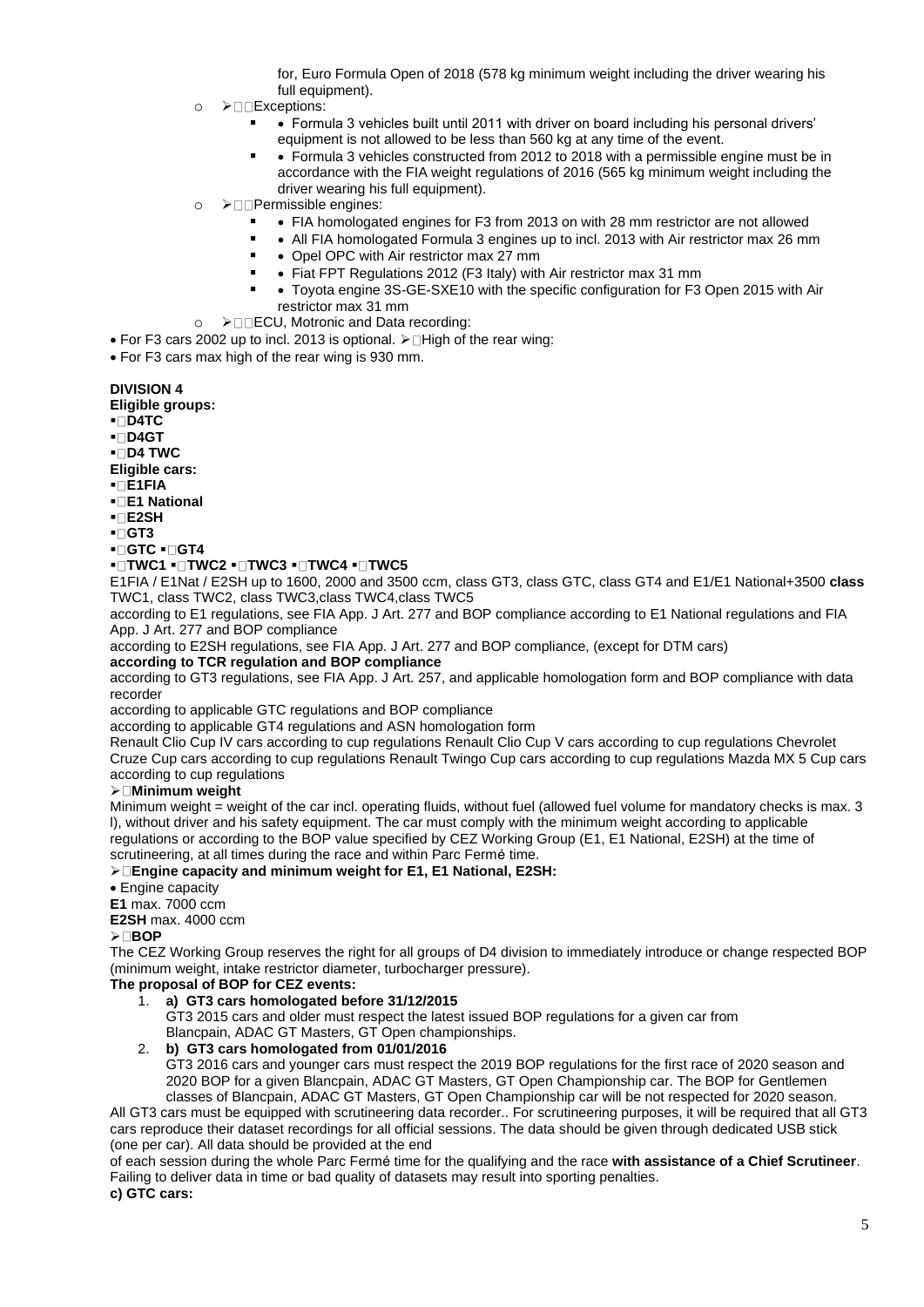GTC cars must respect BOP (minimum weight, intake restrictor diameter, turbocharger pressure) according to their current Cup regulations or 2019 Cup regulations, for the first race of 2020 season.

#### **d) E1/E1 National, E2SH cars with engine capacity over 4000 ccm:**

For E1 / E1 Nat. cars the BOP could be determined by the CEZ according to engine displacement, type of aspiration and weight one month before the first 2020 season race start..

#### **Specific regulations:**

**1. Class GTC** 

**Class GTC cars according the officially published / submitted technical regulations of Porsche Cup, Ferrari-Challenge, Lamborghini Super Trofeo, Ginetta Cup, all together. The only exceptions of the Cup's technical regulations for GTC-cars are the brakes (which are free).**

**For the formation of a one-off GTC class they are more than six identical cup vehicles necessary to strictly comply with the relevant technical regulations of the cup** 

**2. Class GT3**

**Fire extinguishers for GT3 cars: All cars must be equipped with an extinguishing system. The system must be used in accordance with the manufacturer's instructions and with Technical Lists n° 16 or 52, and in accordance with Article 253**‐**7.2 with an exception of the means of triggering.** 

- **3. Class E1/E1 National, E2SH Classes E1 / E1National and E2SH are listed in CEZ only until the end of 2021.**
- **4. Class TWC 4**
- **If there are more than 16 TWC 4 cars entered to the race, the organizer must organize a separate race. 5. Class TWC**

#### **For the formation of a new class they are more than six identical cup vehicles necessary to strictly comply with the relevant technical regulations of the cup.**

#### **Additional regulations for division D4:**

All D4 cars must be equipped with two headlights, two red stop lights, two rear red lights, rain light and rear sidelights. All lighting equipment must be in working order throughout the competition. For safety reasons, it is obligatory for headlights to produce white or yellow beam.

For all D4 cars is recommended to be equipped with catalytic convertor.

#### **DIVISION 5**

**Eligible cars: ⋅□ CN** 

#### up to 3000 ccm,

according to FIA regulations – max. engine capacity 1620 ccm, turbo according to the ERC 2013 up to 3500 cc including SR8

- up to 3000 cc,
- **CN2**
- **Radical Cars**
- **E2-SC**
- **Supersport KTM X-Bow, KTM – X Bow**
- **Praga R1**
- **SCC**
- **LMP3 LMP2**

with max. diameter of restrictor 41 mm - according to Praga R national technical regulations,

according to regulations for SCC (max. capacity up to 5000 cc, stock engine, sealing...)

according to tech. regulations of ACO/Automobile Club de ́l Ouest, according to tech. regulations of ACO/Automobile Club de ́l Ouest before 01/01/2017.

#### **ELIGIBLE DRIVERS**

#### **Article 9.**

**To take part in the event drivers must be in possession of the:**

- Driver's licence valid for season 2020, must be sent via email: [cezgrobnik@gmail.com…!](mailto:cezgrobnik@gmail.com…)!! or **COPY OF THE LICENCE MUST BE PREPARED AND GIVEN ON THE ADMINISTRATIVE CHECK !!!**
- Medical report issued for 2020.
- Written authorization by the ASN (for foreign drivers) must be sent via email: [cezgrobnik@gmail.com…!](mailto:cezgrobnik@gmail.com…)!! or **COPY OF THE ASN AUTORIZATION MUST BE PREPARED AND GIVEN ON THE ADMINISTRATIVE CHECK !!!**
- Entry fee confirmation. There will be two solutions for paying the entry fees. The first pre-paid entry fees are valid in case of an arrived bank transfer until 13.07.2020. The second is valid for the entry fee payed after the 13.07.2020. whatever it is bank transferred or paid on spot.

#### **CEZ ENTRY FEE**:

| $\bullet$ | Sprint (2 races)                                                         |                            |                |
|-----------|--------------------------------------------------------------------------|----------------------------|----------------|
| $\bullet$ | D4 GT / D4 TC-3.5 / D5                                                   | 900 € / 1000 €             |                |
| $\bullet$ | D4 TWC / D4 TC-2.0 / D4 TC-1.6                                           | 750 € / 850 €              |                |
| $\bullet$ | <b>D2 FORMULA</b>                                                        | $800 \text{ } \in I$ 900 € |                |
| $\bullet$ | Sprint (only 1 race)                                                     |                            |                |
| $\bullet$ | D <sub>4</sub> GT / D <sub>4</sub> TC-3.5 / D <sub>5</sub>               | 630 € / 730 €              |                |
| $\bullet$ | D4 TWC / D4 TC-2.0 / D4 TC-1.6                                           | $530 \text{ } \in I$ 630 € |                |
| $\bullet$ | <b>D2 FORMULA</b>                                                        | $560 \in I$ 660 €          |                |
|           | Endurance:<br>D <sub>4</sub> GT / D <sub>4</sub> TC-3.5 / D <sub>5</sub> | $800 \text{ } \in I$       | 900 $\epsilon$ |
|           |                                                                          |                            |                |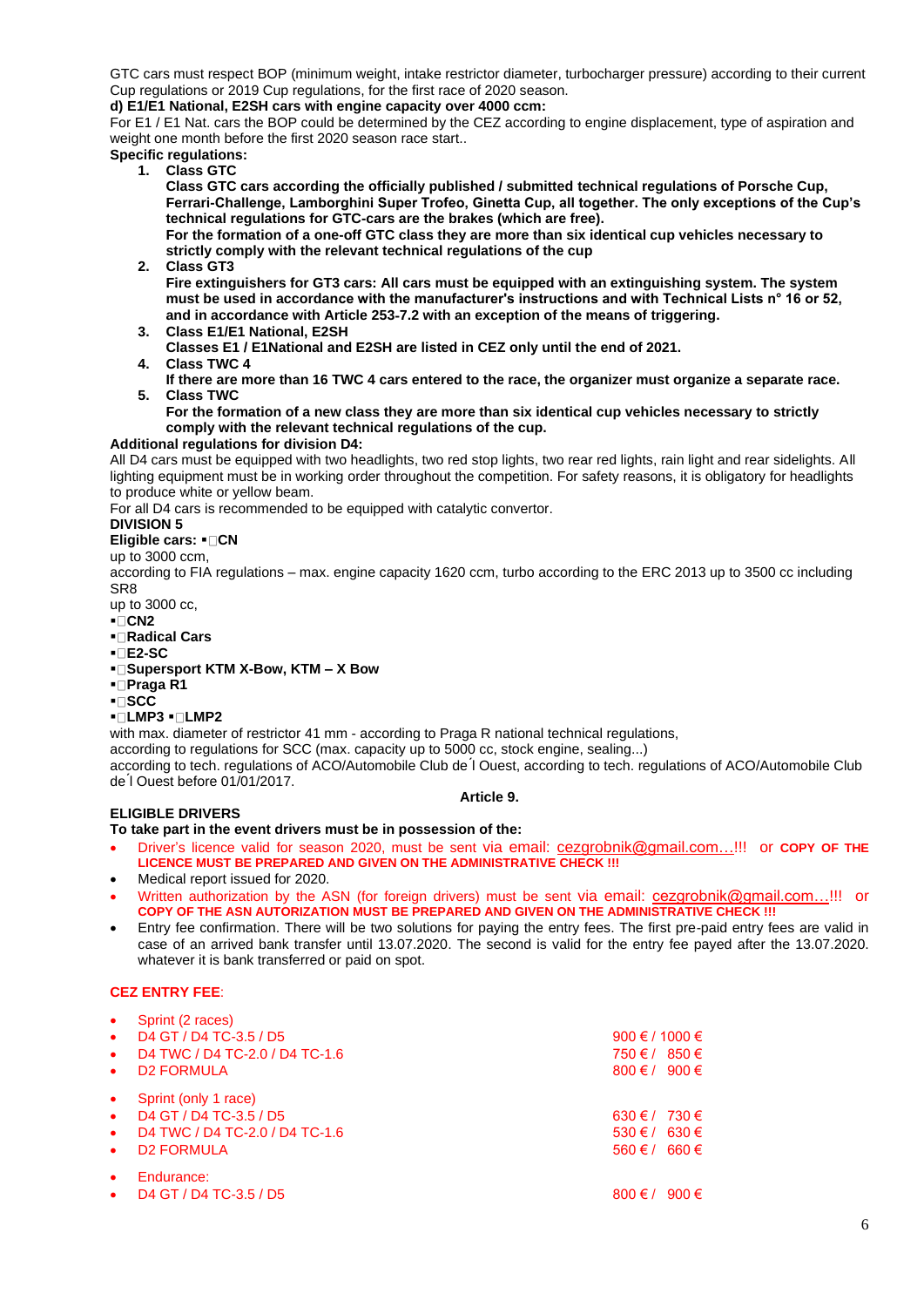D4 TWC / D4 TC-2.0 700 € / 800 €

### • **Junior (age 21 or younger) -50%**

- **FIGRE EASTERN EUROPE according to own regulations**
- **ESET CUP EXECUP ESET CUP EXECUP EXECUP EXECUTE:**
- **RENAULT TWINGO CUP according to own regulations**
- All drivers must be insured the minimum 50.000,00 HRK in case of death
	- the minimum 100.000,00 HRK in the case of permanent handicap
- Drivers are strictly obliged to wear fire-resistant overalls (including a mask, gloves, protective underwear and shoes) complying with the current FIA standards.
- •

#### **Article 10.**

#### **ENTRIES**

Applications for entry shall be accepted following publication of the supplementary regulations and should be filled on the page:



#### **[https://docs.google.com/forms/d/e/1FAIpQLSerexpgxVy4rN4EKaQnoSlETYkgqy\\_eG2PXSRiSYDDrUtRx](https://docs.google.com/forms/d/e/1FAIpQLSerexpgxVy4rN4EKaQnoSlETYkgqy_eG2PXSRiSYDDrUtRxmg/viewform) [mg/viewform](https://docs.google.com/forms/d/e/1FAIpQLSerexpgxVy4rN4EKaQnoSlETYkgqy_eG2PXSRiSYDDrUtRxmg/viewform)**

#### **CLOSING DATE FOR ENTRIES IS FRIDAY, 10.07.2020.**

The entry form must be completely fulfilled. It has to be submitted on the internet form by the driver and signed by the driver on the administrative check, it has to be authorized by the competitor. Incompletely or vaguely filled entries will not be accepted.

Driver MUST send scan of the driver's licence and starting permission via email: [cezgrobnik@gmail.com…](mailto:info@track-day.info)!!!

Also, if the entry fee is not paid on time, the entries will not be accepted.

By signing the entry form, driver and / or competitor, is obligated to follow the rules appointed in the article 2 of this Regulations. By not following the above-mentioned rules, driver and /or competitor must take consequences. Each participant shall take part on his own responsibility. The organizer shall refuse to accept any liability for personal injury or damage to property vis-à-vis competitors, drivers, assistants and third parties. Each competitor/driver shall be

The entry fee must be payed to the account:

held solely responsible for his own insurance.

ASK KASTAVAC ZAKONA KASTAFSKEGA 3 51215 KASTAV

HR6624020061100126280 Erste Bank Swift code: ESBCHR22

#### **ADVERTISING**

#### **Article 11.**

Obligated organizer advertisement must be above the starting number on the both sides of the car. If there are vehicles on which is that not possible, then it will be done according to ISC FIA rules.

Unobligated advertisement will be in Bulletin No 1 and drivers can refuse them by paying 150 euro.

#### **Article 12.**

#### **ADMINISTRATIVE CHEKING AND SCRUTINEERING**

Administrative checking and scrutineering will take place according to the PROGRAMME of this event.

Relevant time for establishing the regular approaching to the administrative checking and scrutineering is the time of the drivers registration to the Verification Commission and the registration of the vehicle to the Technical Commission, according to the time-table.

Administrative checking, scrutineering and doctors check will take place in technical scrutineering on the automotodrom Grobnik.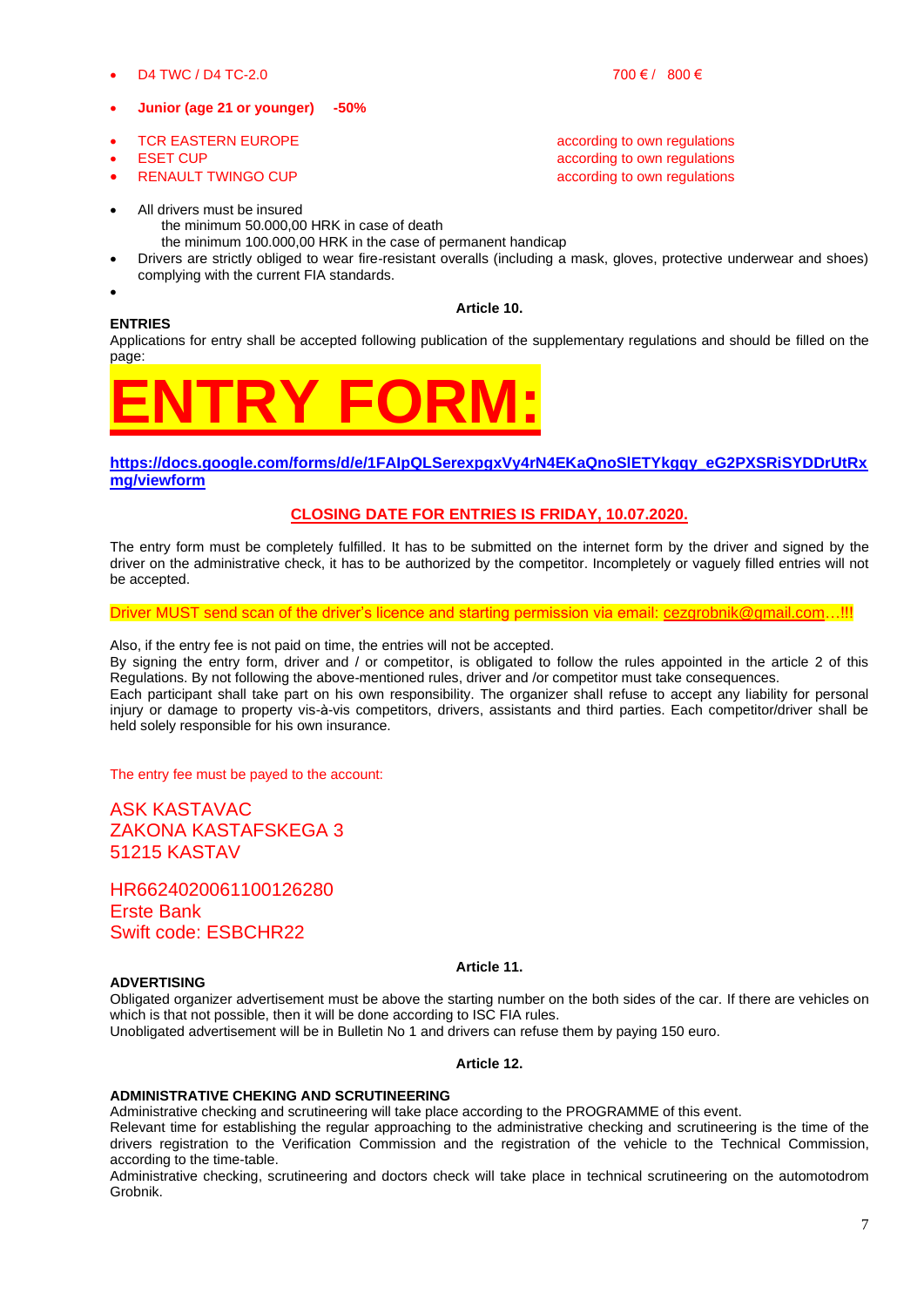Because of the medical examination of the drivers, there will be a doctor in the Verification commission. Scrutineering will be organized in accordance with Technical regulations of the car racing regulations of CAKF and its appendixes. **Article 13.**

#### **TRACK**

The races will take place on the Grobnik track, length 4.168,75 m.

### **STARTING NUMBERS**

The drivers who didn't fill the starting number in the entry form, starting number will be appointed by organizer after receiving all the entries and will be informed by the entry list.

All other drivers that are participating are obligated to insure starting numbers according to FIA regulations.

### **PARC FERMÉ AND PADDOCK**

Paddock is situated on the West side of the Grobnik automotodrom. Parc fermé will be situated in the paddock and will be fenced. All participants who finished the race must enter the parc fermé.

**DRIVERS' BRIEFING** The clerk of the course will hold a drivers' briefing on Saturday at 8.30 in the scrutineering area. A record of attendance will be kept and all the competitors and drivers eligible to take part in the competition must be present throughout the entire briefing, under penalty of a fine of 100 Euro.

**PRACTICE**

Time table and for private practices on Friday will publish together with Time table for Saturday and Sunday. Official practices will be held in accordance with timetable which will be handed to the drivers during the briefing and also published on the official notice boards.

Time will be measured for each full lap during the practice. Any car, whose best qualifying time exceeds 120% of the fastest time in the class, may not be allowed to take part in he race. Under exceptional circumstances the Stewards may permit the car to start the race.

#### **RACES**

Race length:

All sprint and endurance races will be held according CEZ sporting regulations 2020 Organizer will check up the personality of driver and car before they get out on the track. Only cars which have covered at least 70% of the distance covered by the winner of the concerned class will be classified.

**Article 19.**

#### **STARTING PROCEDURE**

According the art. 17 Appendix A01 of the CCKF car racing Regulations.

#### **Article 20.**

**STOP AND GO**

According the art. 20 Appendix A01 of the CCKF car racing Regulations. "STOP AND GO" penalty will be run on the way out from the PIT STOP LINE and will be marked whit rubber cone.

#### **Article 21.**

**Article 22.**

#### **SAFETY CAR**

According the art. 21 Appendix A01 of the CCKF car racing Regulations.

#### **DRY OR WET RACE**

According the art. 22 Appendix A01 of the CCKF car racing Regulations.

#### **Article 23.**

#### **SPEED LIMIT**

In the PIT STOP LINE, speed is limited to 60 km/h.

The drivers who exceed the limit will be fined:

during the practice:

|           | ٠ | violation of speed limit up to 10km/h   | EURO            |
|-----------|---|-----------------------------------------|-----------------|
|           | ٠ | violation of speed limit from 11-30km/h | <b>150 EURO</b> |
|           | ٠ | violation of speed limit over 31 km/h   | <b>500 EURO</b> |
| $\ddotsc$ |   |                                         |                 |

**Article 24.**

### during the race: for each violation penalty is STOP AND GO + 5sec,

fee as on practice

#### **PROTEST AND APPEALS**

#### **Article 14.**

## **Article 15.**

## **Article 16.**

#### **Article 17.**

## **Article 18.**